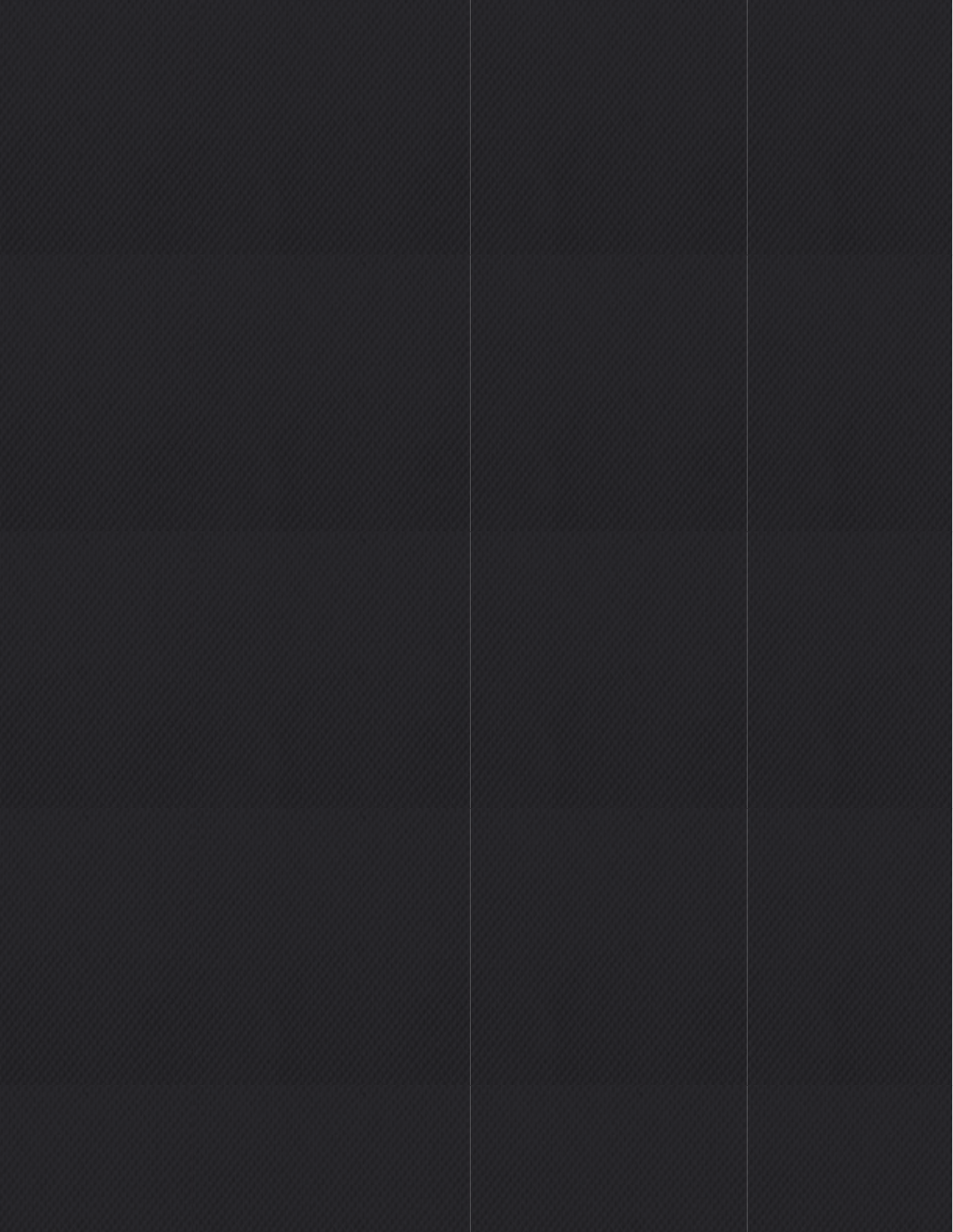# **2020 Annual Report**

# Purpose Statement

Our brand purpose, Responsive, Relationship Banking is how we compete, how we prosper, and how we differentiate ourselves.

## Core Values

**Integrity Excellence Leadership Communication Reality** Accountability **Teamwork Consideration** 

## Recent Awards





We have been rated 5-stars by BauerFinancial for 13 consecutive quarters (March 2018-2021)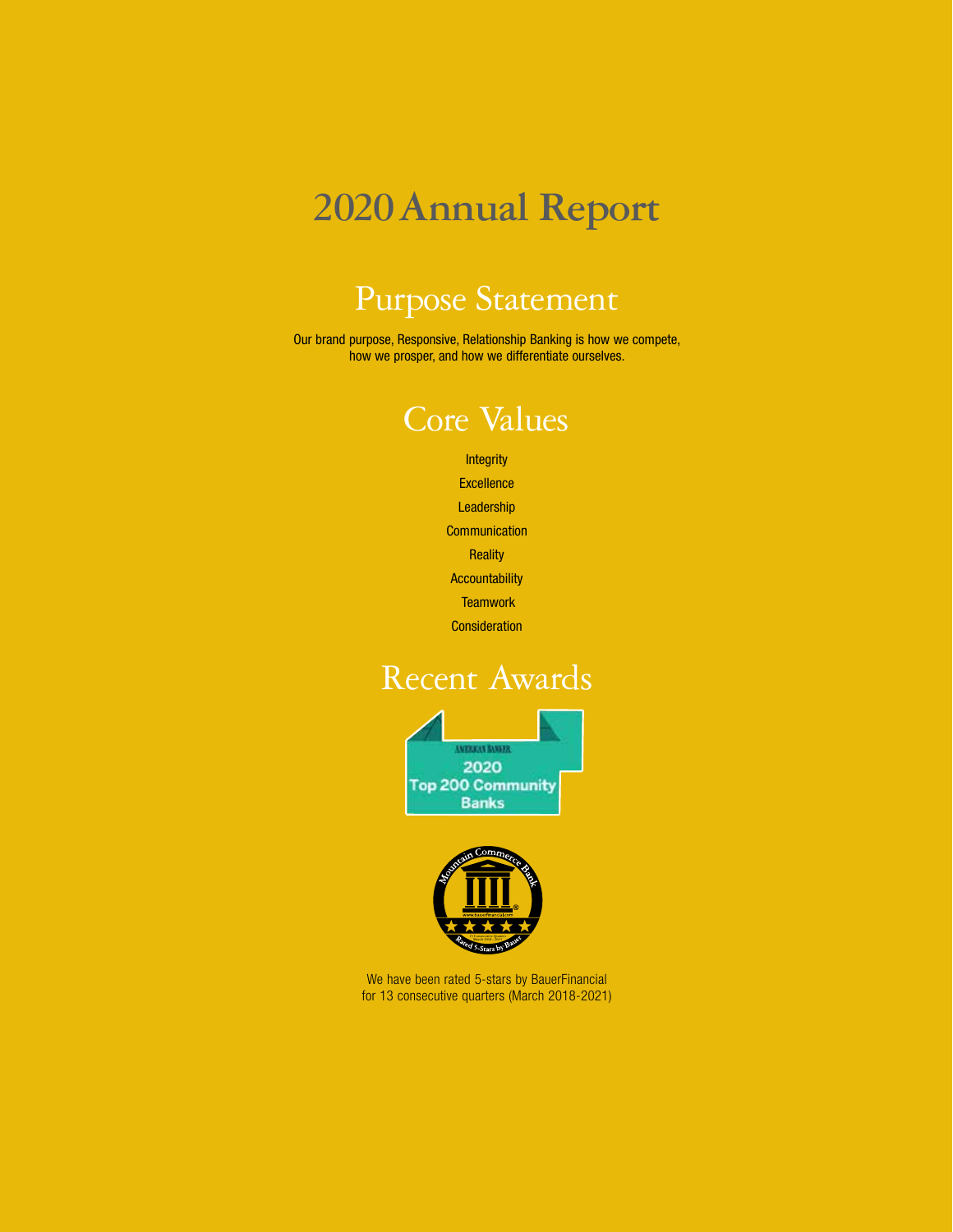# Mountain Commerce Bancorp Financial / Earnings Overview

|                                           | 2016      | 2017      | 2018      | 2019      | 2020          |
|-------------------------------------------|-----------|-----------|-----------|-----------|---------------|
| Total assets                              | \$619,141 | \$746,860 | \$849,195 | \$906,688 | \$1,109,970   |
| Loans receivable                          | 515,433   | 626,102   | 708,301   | 807,440   | 935,482       |
| Allowance for loan losses                 | 5,281     | 6,153     | 6,641     | 5,833     | 13,313        |
| Real estate owned                         | 8,781     | 7,480     | 7,182     | 4,973     | $\frac{1}{2}$ |
| Deposits                                  | 534,327   | 640,132   | 715,134   | 757,932   | 921,896       |
| Senior debt                               | 9,914     | 9,982     | 15,984    | 15,987    | 13,994        |
| Subordinated debt                         |           |           |           |           | 9,778         |
| Equity                                    | 58,191    | 66,152    | 76,454    | 91,024    | 103,841       |
|                                           |           |           |           |           |               |
| Nonperforming assets (NPAs)               | \$10,041  | \$9,040   | \$7,629   | \$6,653   | \$1,801       |
| NPAs / assets                             | 1.62%     | 1.21%     | 0.90%     | 0.73%     | 0.16%         |
| Allowance for loan losses to loans        | 1.02%     | 0.98%     | 0.94%     | 0.72%     | 1.42%         |
| Allowance for loan losses to NPAs         | 53%       | 68%       | 87%       | 88%       | 739%          |
| COVID-19 modifications                    | N/A       | N/A       | N/A       | N/A       | $\frac{1}{2}$ |
|                                           |           |           |           |           |               |
| Shares outstanding                        | 5,758,055 | 5,994,287 | 6,142,997 | 6,249,053 | 6,286,003     |
| Tangible book value per share             | \$10.11   | \$11.04   | \$12.45   | \$14.57   | \$16.52       |
| Closing market price                      | N/A       | \$17.50   | \$17.72   | \$22.10   | \$20.50       |
| Price to book ratio                       | N/A       | 159%      | 142%      | 152%      | 124%          |
| Tangible common equity to tangible assets | 9.40%     | 8.86%     | 9.00%     | 10.04%    | 9.36%         |
| Deposits per branch                       | 106,865   | 128,026   | 143,027   | 151,586   | 184,379       |

Financial Overview (\$000s, Except Percentages and Per Share Data) as of December 31

Earnings Overview (\$000s, Except Per Share Data) For the Year Ended December 31

|                                         | 2016     | 2017     | 2018     | 2019     | 2020     |
|-----------------------------------------|----------|----------|----------|----------|----------|
| Interest income                         | \$23,140 | \$28,467 | \$35,583 | \$41,089 | \$44,248 |
| Interest expense                        | 4,614    | 5,756    | 9,251    | 12,419   | 8,804    |
| Net interest income                     | 18,526   | 22,711   | 26,332   | 28,670   | 35,444   |
| Provision for (recovery of) loan losses | 158      | 1,006    | 573      | (538)    | 7,500    |
| Noninterest income                      | 2,033    | 1,782    | 1,945    | 2,731    | 1,877    |
| Noninterest expense                     | 13,580   | 13,223   | 14,189   | 15,350   | 16,739   |
| Income before income taxes              | 6,821    | 10,264   | 13,515   | 16,589   | 13,082   |
| Income taxes                            | 2,588    | 4,791    | 3,332    | 4,235    | 2,912    |
| Net income                              | \$4,233  | \$5,473  | \$10,183 | \$12,354 | \$10,170 |
|                                         |          |          |          |          |          |
| Diluted earnings per share              | \$1.01   | \$0.89   | \$1.63   | \$1.97   | \$1.62   |
| Pre-tax, pre-provision earnings         | \$6,979  | \$11,270 | \$14,088 | \$16,051 | \$20,582 |
| Return on average assets                | 0.76%    | 0.80%    | 1.26%    | 1.42%    | 0.93%    |
| Return on average equity                | 9.17%    | 8.80%    | 14.35%   | 14.72%   | 10.45%   |
| Efficiency ratio                        | 66.05%   | 53.99%   | 50.18%   | 48.88%   | 44.55%   |
| Net interest margin                     | 3.79%    | 3.71%    | 3.56%    | 3.44%    | 3.39%    |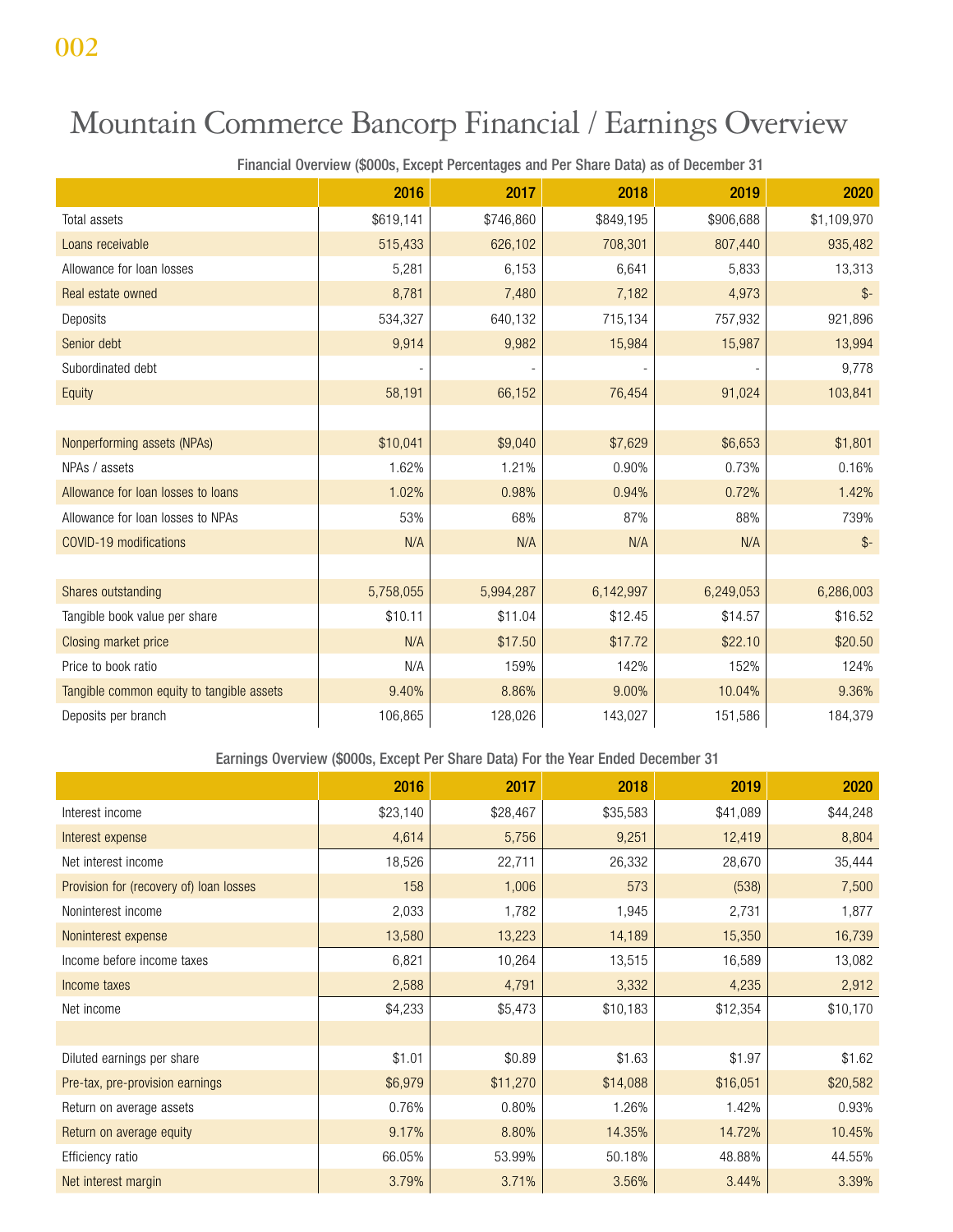# The President's Address





### Dear Shareholders, Clients & Friends of MCB:

| Adjusted 2020 Results at a Glance (%) |       |
|---------------------------------------|-------|
| Earnings Growth                       | 26.8  |
| <b>ROAF</b>                           | 15.70 |
| <b>ROAA</b>                           | 1.40  |
| <b>Efficiency Ratio</b>               | 43.95 |

When I wrote to you at this time last year, we were in the early stages of the COVID-19 pandemic. Business activity, travel, dining and many other areas of life had been curtailed and we were assessing the impact of those changes on our business.

Throughout 2020, we took many steps in response to the pandemic, including:

- Remote work for many of our employees
- Adjusting how we handled business in our lobbies
- Significant participation in the Paycheck Protection Program (PPP), through which we originated \$107.5 million in loans and received fees of \$3.5 million
- Materially increasing our allowance for loan losses from \$5.8 million to \$13.3 million
- Raising \$10 million of subordinated debt to provide additional capital protection against an economic downturn

While 2020 financial results were quite "noisy" as a result of the increased allowance for loan losses, PPP fees earned and a number of other matters, several accomplishments clearly stood out:

- Core1 earnings grew 26.8% from \$12 million in 2019 to \$15.3 million in 2020
- Core1 return on average assets improved from 1.38% in 2019 to 1.40% in 2020
- Core<sup>1</sup> return on average equity improved from 14.35% in 2019 to 15.70% in 2020
- Core1 efficiency ratio declined to 43.95% in 2020 from 48.67% in 2019, which is among the best in the industry
- Core1 earnings per share increased 27.1% from \$1.92 in 2019 to \$2.44 in 2020
- Pre-tax, pre-provision earnings increased to \$20.6 million in 2020 from \$16.1 million in 2019
- Loan balances grew 15.9% to \$935.5 million
- Nonperforming assets declined 72.9% from \$6.7 million in 2019 to \$1.8 million in 2020
- COVID-related modifications decreased from a high of over \$200 million during 2020 to \$0 by December 31, 2020.
- Tangible book value grew from \$14.57 at December 31, 2019 to \$16.52 by the same time in 2020
- Ranked #43 on American Banker Magazine's top 200 publicly traded community banks list – up from #96 in the prior year
- Added key members to our management team, including chief financial officer David A. Bright

Without question, 2020 was a record year for the Bank by any standard and we enter 2021 with the strongest earnings, asset quality and capital profile we have ever had. While uncertainties remain, we are optimistic that 2021 will be another record year for the Company as we continue to deliver top-tier shareholder returns. Thank you for your continued trust and support as we work to deliver the performance and results you have come to expect.

Sincerely,

wasdat of The

William E. Edwards, III

Founder, Vice-Chairman, President and Chief Executive Officer

<sup>1</sup> Core results exclude realized gains and losses on investments, accretion of PPP fees, net, losses from the sale of REO, impairment of premises, and the provision for credit losses. See our Q4 2020 Press Release for more information.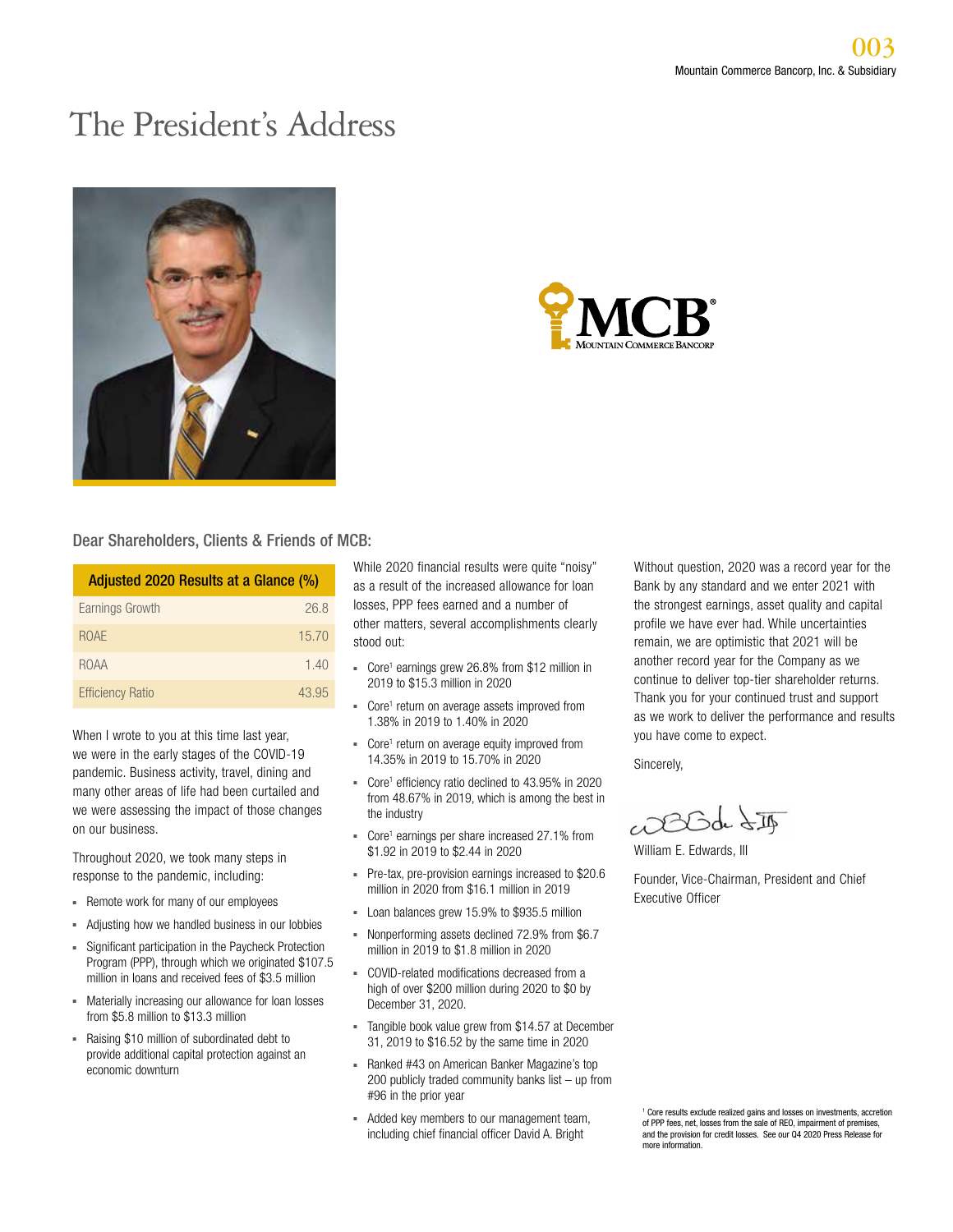# To Our Shareholders:

Last year was one of significant economic and personal uncertainty for everyone on the planet. It was like nothing we had ever experienced before. Given that operating environment, we bolstered our capital with: 2016 2017 2018 2019 2020

1. A \$10 million subordinated debt issuance;

1.62%

- 2. Increased our loan loss reserves by adding a supplemental \$7.5 million, and
- 3. Cleaned up our balance sheet by eliminating all real estate owned.

Additionally, we were significant participants in the Paycheck Protection Program (PPP), helping our neighbors and community by granting more than \$107.5 million in financial assistance through PPP loans. <u>re significant particine</u>

As an outcome, we enter 2021 poised with the belief that our strong asset quality and capital should result in another excellent year.

0

### Pre-tax, Pre-provision Earnings Increased 28.2% and Reached Another Record  $\mathbf{1}$  $\overline{1}$

\$35.4 million for the same period in 2020. an sagn net interest income damig are y also recognized approximately \$1.7 mil<br>in PPP loan origination fees, net of the interest-bearing liabilities. The Company The unference was primality the result to the control of the suit of the control of the control of the control o 0.4% or \$1.62 per diluted share, versus \$12.4 0.0% 2016 2017 2018 2019 2020 increased 28.2% to \$20.6 million in 2020. Net income in 2020 was \$10.2 million, million in 2019, or \$1.97 per diluted share. Pre-tax, pre-provision earnings, however, The increase was primarily driven by an increase in net interest income of \$6.8 million, or 23.6%, from \$28.7 million for the year ended December 31, 2019 to The difference was primarily the result of assets and a decrease in the rate paid on also recognized approximately \$1.7 million amortization of deferred PPP loan costs, through net interest income during the year

\$2.0

2019 to \$1.9 million during the same period increase in compensation and benefits, of was primarily the result of a \$700 thousand income decreased \$900 thousand from \$2.7 million during the year ended December 31, of 2020. The decrease was primarily due to a \$500 thousand decline in swap brokerage fees and a \$500 thousand write-down on the Company's previous headquarters building. Noninterest expense increased \$1.4 million from \$15.4 million for the year ended December 31, 2019 to \$16.7 million for the same period of 2020. This increase which \$400 thousand related to one-time PPP bonuses, a \$300 thousand increase in the loss on sale of REO as the Company liquidated its remaining REO properties, and a \$400 thousand increase in the reserve for unfunded loan commitments.

Pre-tax, Pre-provision Earnings (in \$000's)





## \$1 Billion for the First Time

Total assets at December 31, 2020 reached \$1.11 billion, an increase of 22.4% from total assets of \$906.7 million at December 31, 2019. In fact, assets have grown at a compounded annual growth rate of over 15% from 2016 to the present. Loans also experienced significant growth of 15.8%, increasing from \$807.4 million at December 31, 2019 to \$935.5 million at December 31, 2020. During 2020, the Company originated \$107.5 million of PPP loans, of which \$81.5 million were still outstanding as of December 31, 2020.

The Balance Sheet Passed

Total deposits increased \$164 million, or 21.6%, from \$757.9 million at December 31, 2019 to \$921.9 million at December 31, 2020. The primary driver of this increase was a \$69.4 million increase in noninterest-bearing deposit balances from \$138.9 million to \$208.2 million. The Company also issued a \$50 million brokered-CD at an interest rate of 0.15% during the fourth quarter of 2020 in order to pay off its remaining Federal Reserve PPPLF borrowings.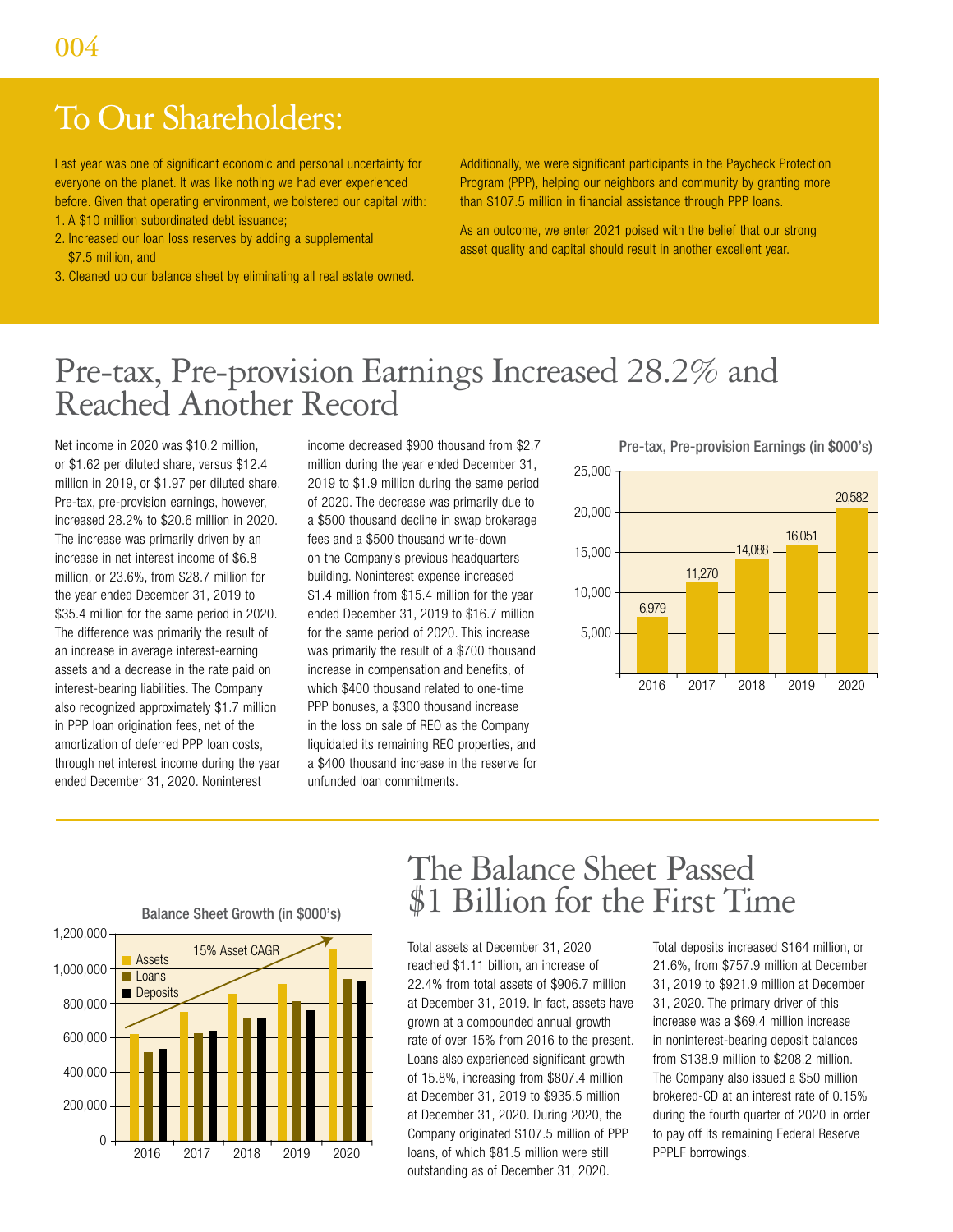

# We Continued to Deliver Strong Increases in Shareholder Value

0.0

0.0

Total equity increased \$12.8 million, or 14.1%, from \$91 million at December 31, 2019 to \$103.8 million at December 31, 2020. This increase was primarily composed of net income of \$10.2 million, as well as an increase in the unrealized gain on investments available for sale. Tangible book value per share improved from \$14.57 at December 31, 2019 to \$16.52 at December 31, 2020. Since 2016, tangible book value 80,000 or, ESES: Since ESTS, dingibio Book value of 13%. Equity to assets declined from

10.04% at December 31, 2019 to 9.36% at December 31, 2020 because of the at Becombor 81, ECEC Because of the<br>significant increase in total assets, including the PPP loans. The Company and Bank remain well capitalized.

### Our Industry-Leading Efficiency Ratio Continued to Improve  $\bigcap$ . Tuc

During 2020, we continued to operate one of the most efficient Banks in our peer group, with our efficiency ratio dropping to 44.55% in 2020 from 48.88% in 2019. The average efficiency ratio for all Banks with between \$1 billion and \$3 billion in assets was 61.7% as of December 31, 2020, according to data derived from BankTrends. This 17 bp difference compared to our peer group provides the Bank a significant competitive

25,000

1,200,000

advantage and is the primary driver for the Bank's top-tier earnings profile.



NPAs/Assets (%) NPAs/Assets (%)



### Problem Assets Hit an All-Time Low  $1$ ,  $5\,$   $\Gamma$

Nonperforming loans to total loans decreased slightly from 0.21% at December 31, 2019 to 0.19% at December 31, 2020. Nonperforming assets to total assets decreased from 0.73% at December 31, 2019 to 0.16% at December 31, 2020, primarily as a result of the sale of the Company's remaining \$5 million of real estate-owned properties over the same period. Net charge-offs of \$20 thousand were recognized during 2020 compared to \$270 thousand during 2019. The allowance for loan losses to total loans increased from 0.72% at December 31, 2019 to 1.42% at December 31, 2020 (1.56% excluding PPP loans) and coverage of nonperforming loans remained strong at 739.2% at December 31, 2020.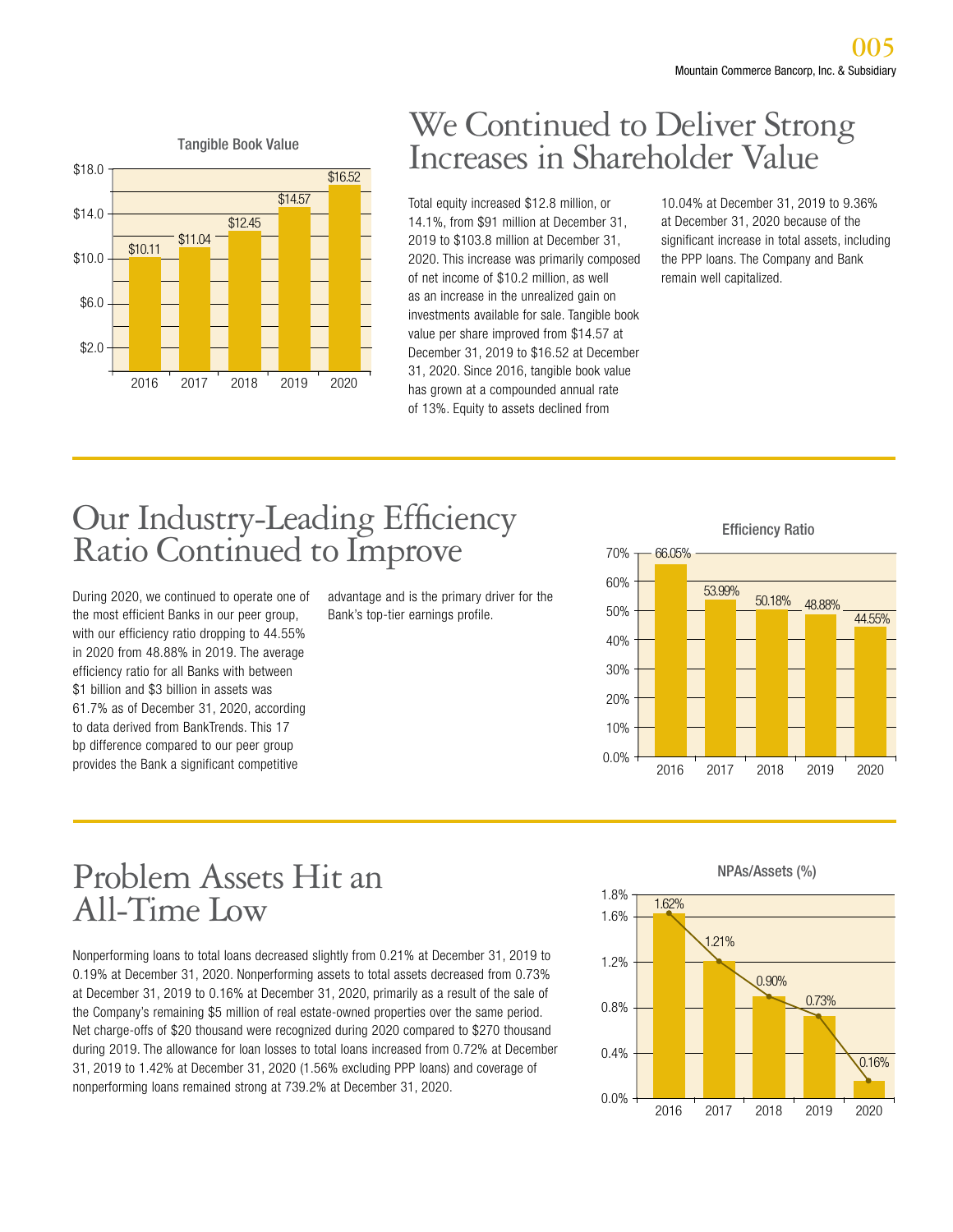

# We Remain Committed to a Branch-Light, Relationship Banking Model

As the banking industry continues to evolve, we believe the largest banks are best equipped to serve the mass consumer market that does not require or desire a personal banking relationship. Community banks, however, are better equipped to serve the customer that desires a personal banking relationship. As a result, many of our customers tend to be business owners, real estate investors and high net-worth individuals. This model relies on the strength and expertise of relationship bankers as opposed to the quantity of branches. During 2020, we continued to expand our customer base without expanding our branch count. This resulted in deposits per branch

increasing \$32.8 million, or 21.6%, to \$184.4 million at December 31, 2020. By comparison, the average deposits per branch for banks with \$1 billion to \$3 billion in assets is only \$81.8 million as of December 31, 2020, based on data supplied by BankTrends.



Efficiency Ratio



### Recognition in American Banker 70% 66.05% 53.99% 50.18% 48.88%

In addition to earning a five-star rating (the highest possible) from BauerFinancial, we were once again named to American Banker Magazine's top 200 publicly traded community banks list, landing at #43—up from #96 in the prior year. This ranking is primarily based on the three-year average return on equity for and your average redain on equity for the Bank. Delivering shareholder value

continues to be our top priority, and we have taken several steps over the past year to improve our earnings and our visibility in the investment community.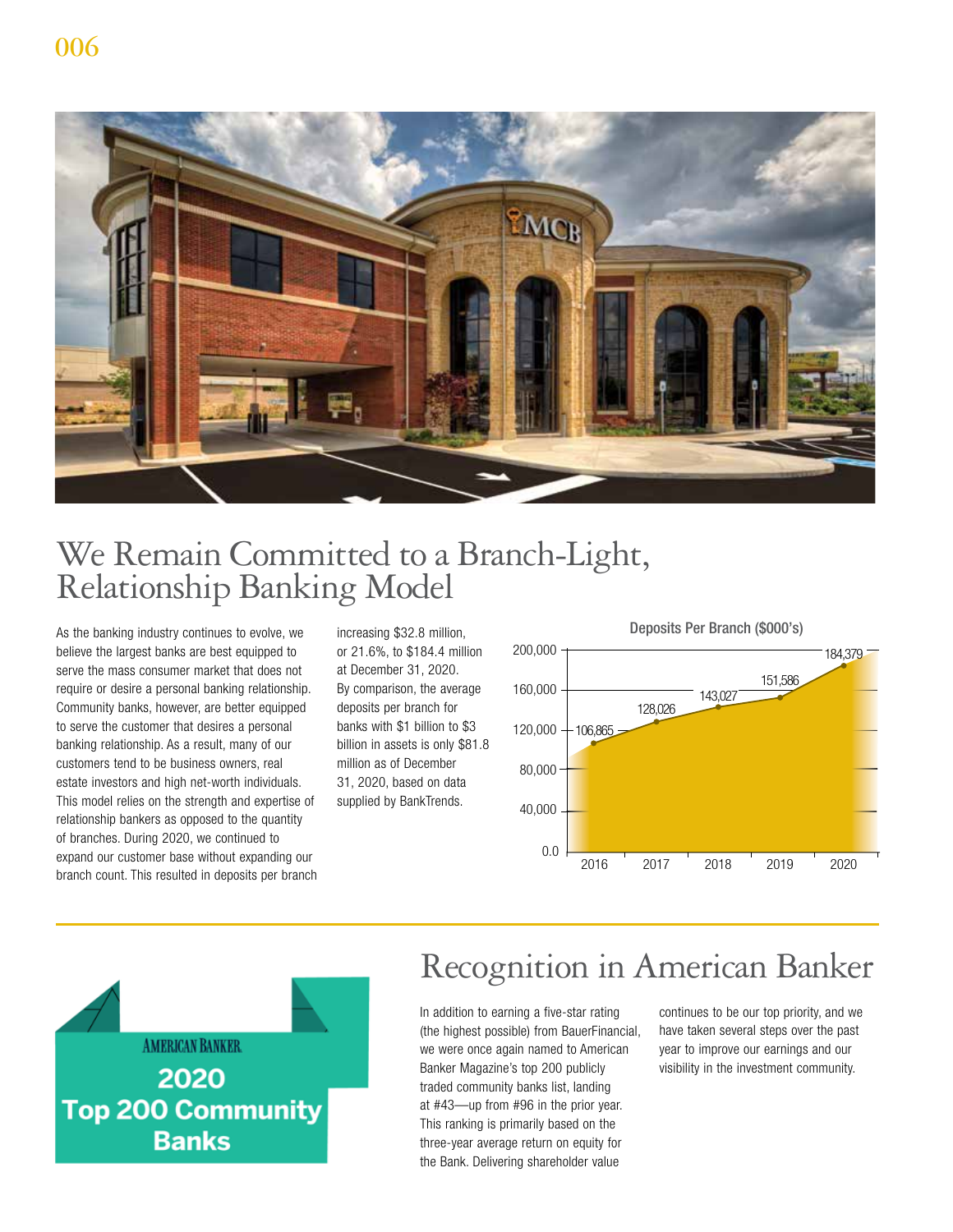## Mountain Commerce Bancorp, Inc. and Mountain Commerce Bank - Board of Directors

#### **William E. "Bill" Edwards, III**

Founder / Vice-Chairman / President / Chief Executive Officer Director of Mountain Commerce Bancorp, Inc. and Mountain Commerce Bank

#### **Wade H. Farmer, CPA**

Partner, Blackburn Childers and Steagall, PLC Director of Mountain Commerce Bancorp, Inc. and Mountain Commerce Bank

#### **Dwight B. Ferguson, Jr., CPA**

Chairman of the Board

Director of Mountain Commerce Bancorp, Inc. and Mountain Commerce Bank Retired since 2009; prior thereto President & CEO of Nuclear Fuel Services, Inc.

#### **Michael L. Hatcher, CPA**

Vice-Chairman

Commercial Developer; Owner of Hatcher Properties Director of Mountain Commerce Bancorp, Inc. and Mountain Commerce Bank

#### **Kevin W. Horne**

EVP / Chief Credit Officer / Chief Operating Officer & Area President – Tri-Cities Director of Mountain Commerce Bancorp, Inc. and Mountain Commerce Bank

#### **Wendell C. Kirk, CPA**

Retired since 1990; prior thereto President & CEO of Heritage Federal Bank Consultant - Kirk and Associates Director of Mountain Commerce Bancorp, Inc. and Mountain Commerce Bank

#### **Tim A. Topham**

EVP / Area President – Knoxville Region Director of Mountain Commerce Bancorp, Inc. and Mountain Commerce Bank

#### **Samuel L. Widener**

Owner of Winco Tile and Wincrest Angus Farm; Partner, Wincrest Properties, LP; Director of Mountain Commerce Bancorp, Inc. and Mountain Commerce Bank

#### **Frank Wood**

Owner & Chief Executive Officer of Holston Companies; includes Holston Distributing Co., Inc., Warehouse Central, LLC, Truck Central, LLC, Records Storage and Management Central, LLC Director of Mountain Commerce Bancorp, Inc. and Mountain Commerce Bank

#### **Douglas A. Yoakley, CPA**

Co-founded Pershing Yoakley and Associates, a CPA firm in Knoxville; serves as wealth management consultant for PYA Waltman Capital Director of Mountain Commerce Bancorp, Inc. and Mountain Commerce Bank

# Mountain Commerce Bank Officers

#### Senior Officers

**William E. "Bill" Edwards, III** Founder / Vice-Chairman / President / Chief Executive Officer

**Kevin W. Horne** EVP / Chief Credit Officer / Chief Operating Officer & Area President – Tri-Cities

**David A. Bright, CPA** EVP / Chief Financial Officer

**Tim A. Topham** EVP / Area President – Knoxville **Region** 

**Tom Jensen** EVP / City Executive – Knoxville Region

**Marie Patterson, CPA** SVP / Director of Accounting

**Phillip Wampler** SVP / Chief Compliance Officer

**Tracy Jones** SVP / Director of Operations / Electronic Banking Officer

**Todd Jones** SVP / Director of Investments & Financial Planning

**Vicki Weaver** SVP / Director of Human Resources

### **Donnie Blair**

SVP / Dir. of Technology & Information Security / Information Security Officer

**V.V. Elliott** FVP / Director of Loan Operations

Other Officers

**Stephanie Barnes**, SVP / Relationship Manager

**Andrew Barrett**, SVP / Relationship Manager

**Bill Beard**, SVP / Senior Credit Review **Officer** 

**Bobby Brown**, SVP / Relationship Manager

**Connie French**, SVP / Relationship Manager

**Michael Saporito**, SVP / Relationship Manager

**Terry Weltman**, SVP / Controller

**Regenia B. Ellis**, FVP / Corporate Secretary / Executive Assistant

**Kara Honeycutt**, FVP / Senior Credit Analyst

**Jerry Beal**, VP / Relationship Manager

**Bryan Bentley**, VP / Portfolio Manager

**Rualette Bowen**, VP / Branch Manager – Bristol Highway

**Jason Burleson**, VP / Relationship Manager

**Brice Chapman**, VP / Relationship Manager

**Daniel Cheng**, VP / Senior Credit Analyst

**Tammy Clevinger**, VP / Credit Administration Officer

**Kelli Cooper**, VP / BSA/AML Officer

**Nellie Dunn,** VP / Treasury Service Manager

**Melissa Haines**, VP / Branch Administrator / Security Officer

**Kelsey Innis**, VP / Branch Manager – Bearden

**Tony Johnson**, VP / Portfolio Manager

**Wesley Lemon**, VP / Assistant **Controller** 

**Tim Tull**, VP / Relationship Manager

**Cindy Widener**, VP / Relationship Manager

**Kristi Wilson**, VP / Portfolio Manager

**Erik B. Wilson**, VP / Senior Portfolio Manager

**Staci Wilkerson**, VP / Relationship Manager

**Kim Alexander**, AVP / Senior Operations Specialist

**Allie Bixler**, AVP / Private Banking Specialist

**Shane Broyles**, AVP / Loan Officer

**Stacy Connatser, AVP / Relationship** Manager

**Kristie Gross**, AVP / Senior Loan Coordinator

**Charlie Hodges**, AVP / Network Administrator

**Nikki Hogston**, AVP / Branch Manager – Unicoi

**Brad Pollock**, AVP / Special Assets Manager

**Nancy Price**, AVP / Senior Operations **Specialist** 

**Helene Rodzevicius**, AVP / Portfolio Manager

**Neisha Clouse**, Bank Officer / Loan Operations Specialist

**Katherin Conley**, Bank Officer / Branch Manager – Cedar Bluff

**Pam Farmer, Bank Officer / Loan** Operations Specialist

**Casie Hempenstall**, Bank Officer / Branch Manager – Erwin North Main

**Sandy Lamb**, Bank Officer / Document Review Specialist

**Samuel Stevenson**, Bank Officer / Credit Analyst / Portfolio Manager